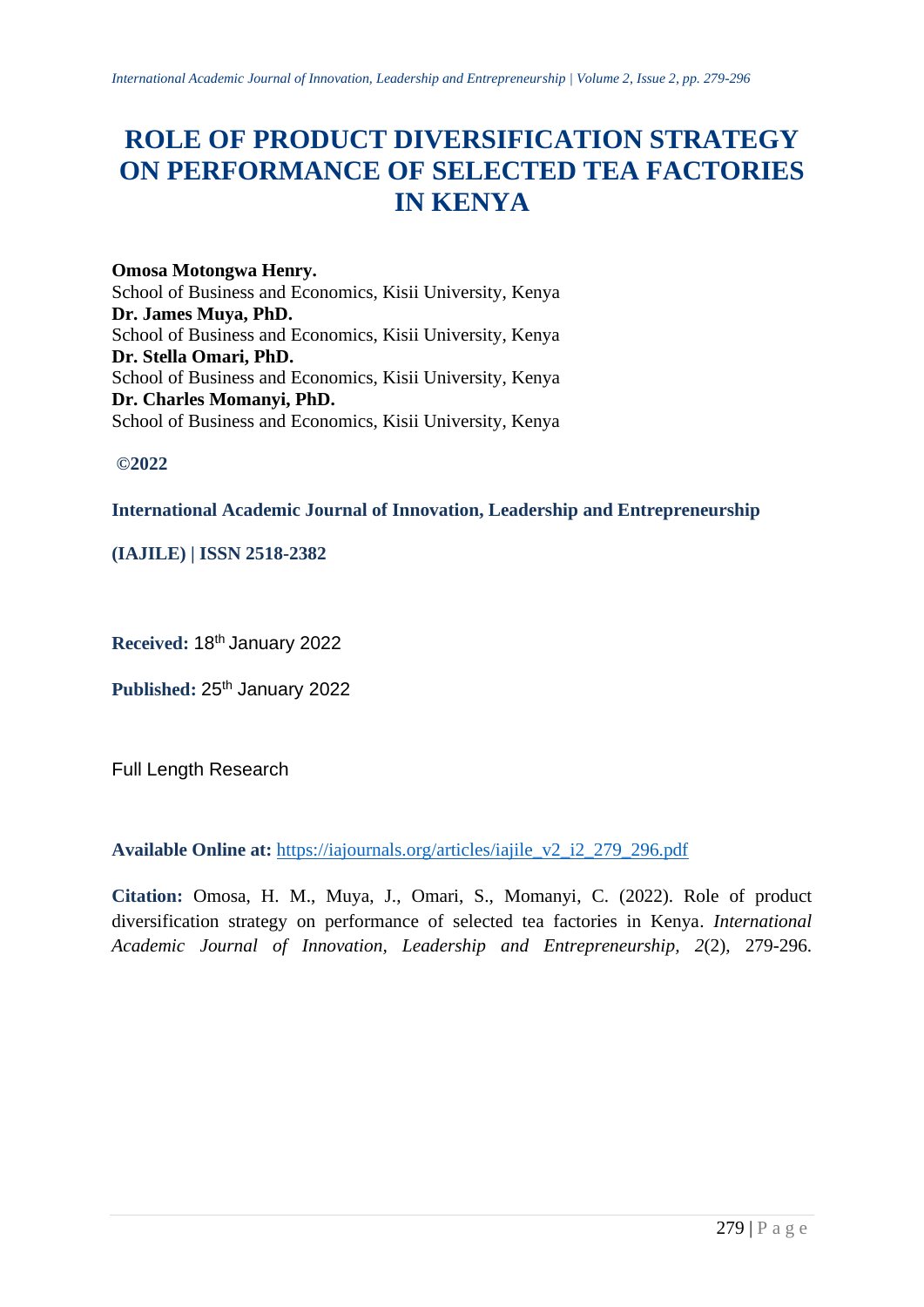## **ABSTRACT**

Tea factories especially those managed by Kenya Tea Development Agency are faced with challenges of implementing business growth strategies. This has resulted to poor performance leading to public outcry. The study sought to determine the effect of product diversification strategy and performance of selected tea factories in Kenya. This study was anchored on the Ansoff Matrix theory and supported by Resource Based View, Market Based View and Agency theories. A descriptive research design was adopted and used in this study. KTDA has seven regions comprising of 69 factories with 1506 management staff. This study purposively selected Kisii and Kericho Highlands regions. The population of this study was 701 with a sample size of 364obtained using Yamane's (1967) formula. Simple random sampling was used to get specific respondents. A self-constructed questionnaire was used to collect data from respondents. A pilot study was conducted at Kagwe and Theta Tea Factories in Aberdare Ranges region to test reliability of the data collection instruments. Cronbach's Alpha coefficient was used to test reliability which had an overall coefficient of 0.903. The study tested face validity through peer reviews and content validity by opinions of research expert and supervisors. Data analysis was done using descriptive statistics, which included mean, standard deviation, percentages and frequencies. Inferential statistics, that is Pearson correlation was used to determine strengths of relationship while simple linear regression was used to estimate relationship between variables. The analyzed data was presented using tables, charts and graphs. Study findings indicated that product diversification strategy have positive effect on firm's performance. The study concluded that tea factories employ business growth strategies to enhance firm performance. The study also concluded that tea factories employ product diversification to increase their competitive advantage over other firms and create products that appeal to customers.

**Keywords:** Product Diversification, Kenya Tea Development Authority, Tea Board of Kenya, Tea Research Foundation of Kenya, Confirmatory Factor Analysis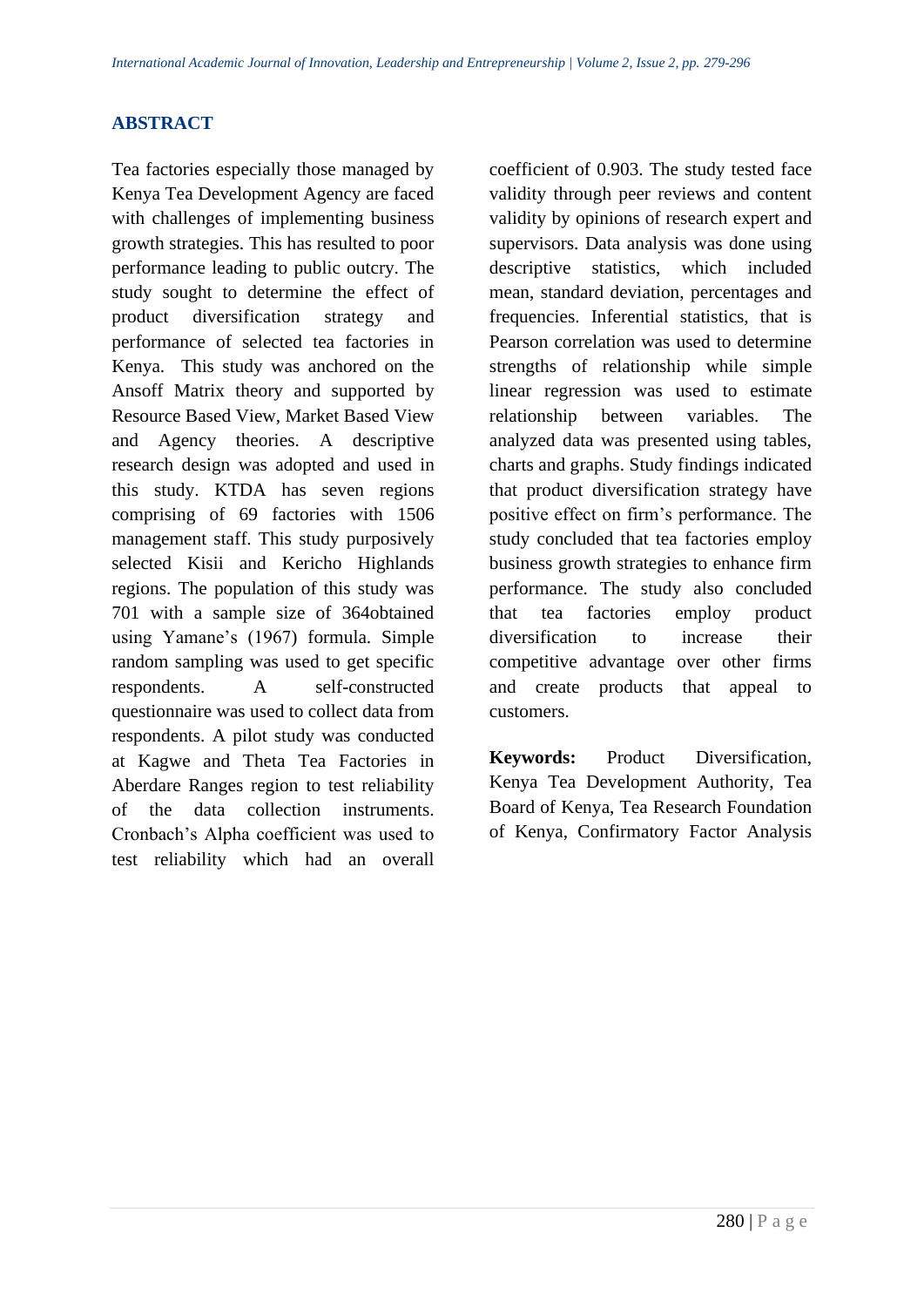## **INTRODUCTION**

Organizational performance and effectiveness is influenced by processes, organizational structure and external environment (Hrebiniak and Joyce, 2015). Porter emphasized that competitive environment is crucial in the planning and implementation of corporate strategy. Hamel and Prahalad(2012) indicated that strategy is an organic process that evolves and is unpredictable.

Foss and Christensen (2014) asserted that organizations spread to generate upbeat spill offers since the value of resources in one industry is amplified because of investment in another industry. Various firms may adopt dissimilar diversification strategies with an endeavor to improve their performance. Product diversification contains the addition of new products being manufactured or marketed, branding, packaging and resizing to existing products. Product diversification gives a firm a spirited advantage (Njuguna, Kwasira & Orwa, 2018). Product diversification strategy is a necessary approach for firms to employ in widening their markets. Kariuki (2016) further indicates that product diversification increases the profitability of an enterprise.

#### **Statement of the Problem**

Successful implementation of business growth strategies in a firm leads to peak performance (Kagwiria, 2014, Hrebiniak & Joyce 2016). Business growth strategies have a positive and significant effect on organizational performance of a firm (Ojwaka & Deya, 2018). Business growth strategies provide a plan of action for improving a firm's sales, profits, output and efficiency (Matthews and Scot, 2015). Business growth strategies provide a vision of where a business seeks to go and how it expects to get there. It is the form by which a business communicates its goals and works towards attaining them (Pearlson and Saunders, 2016).

Tea sector is a key player in the agricultural development in Kenya. However, Kenya Tea Development Authority managed factories have been performing poorly in bonus payment for the last five years (KTDA, 2020). Studies by (Rose & Hudgins, 2018, Ng'ang'a, Namusonge and Sakawa 2016, Kariuki 2016 and Njuguna, Kwasira&Orwa, 2018)have shown that tea manufacturing factories in the region have been hit by a downward trend in bonus payment. The factories have experienced dwindling bonuses (Wainaina, Mbeche, Njihia&Otulia 2017, Ombaka, Machuki & Mahasi 2015 and Ojwaka&Deya, 2018).

Previous empirical studies demonstrate the positive relationship between business growth strategies and firm performance (Kagwiria, 2014, Hrebiniak& Joyce 2016, Ojwaka&Deya, 2018, Matthews & Scot 2015 and Pearlson& Saunders, 2016). Furthermore, most of the recent research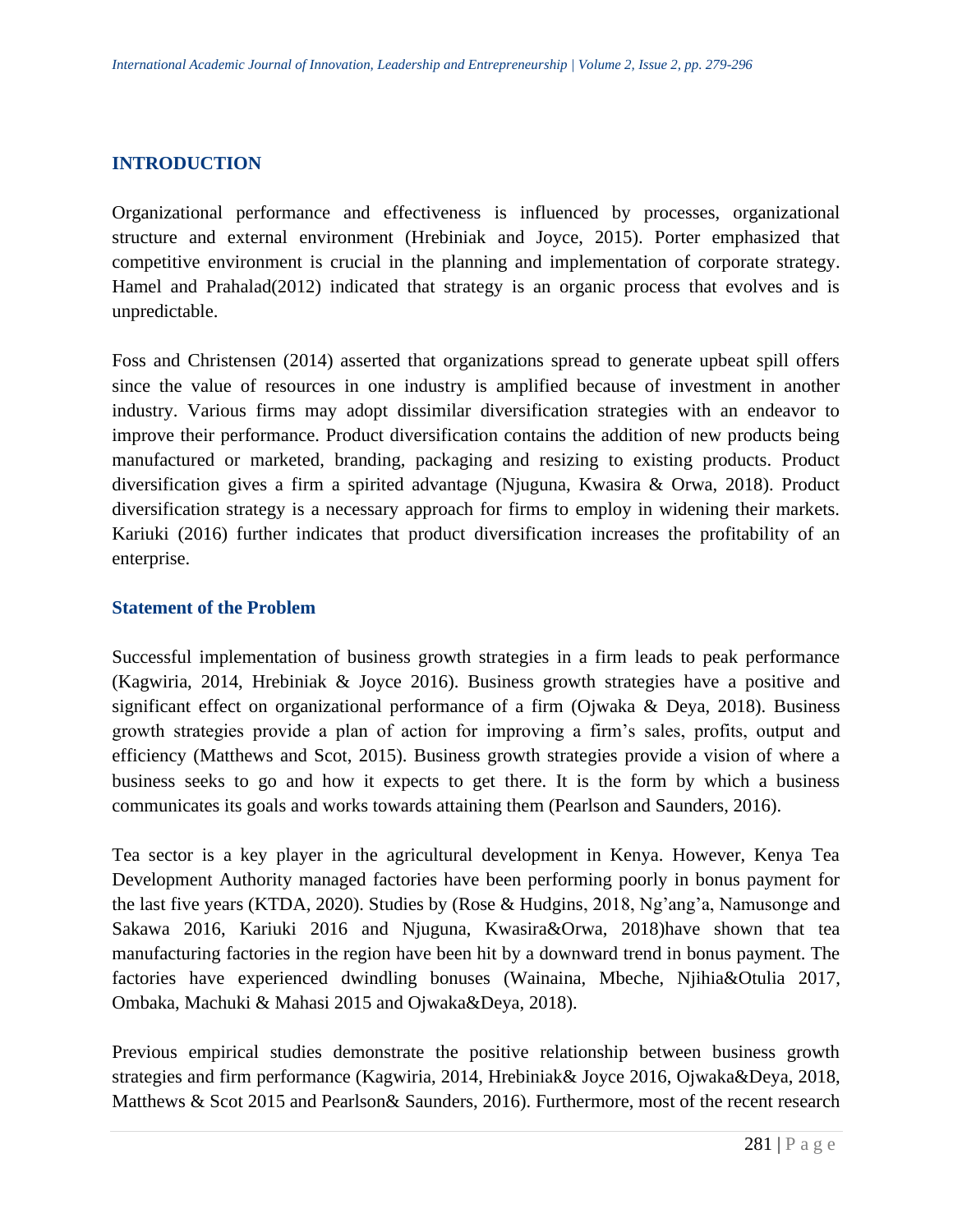took place in European, American, Asia and China contexts and consequently there is little understanding as to how business growth strategies affect performance in KTDA managed factories in Kenya. The existing studies related to the study include (Maina, Mugambi  $\&$ Waiganjo, 2018; Muriuki, 2016 & Gesimba, 2015) who agree that product diversification strategy has a positive relationship on organizational performance. None of these studies in my knowledge has considered product diversification strategy and performance. Groosma (2015) pointed out that business growth strategies are always dynamic from one organization to another and do not operate in isolation. Muriuki (2016) assessed various types of business growth strategies but did not focus on the Ansoff Matrix. The study therefore sought to assess the relationship between product diversification strategy and performance of selected tea factories in Kenya.

## **LITERATURE REVIEW**

#### **Ansoff Matrix/ Model**

Ansoff (1957) is the proponent of the Ansoff Matrix, a model that states that for an organization to grow its presentation, it is essential to realize products and market growth through four different strategies which be contingent on whether or not a company or product is previously or current in the market. He measured two scopes; one measurement is based on the product being either new or current while the other measurement considers market as new or existing.

On diversification, the matrix indicates that a business organization attempts to escalate the size of her sales via entry to new markets with novel products which might relate with older ones or which have no semblance with older ones. Such an approach is considered one of the most dangerous approaches when compared with the other three foregoing strategies, since companies want to get into newer markets with newer products without any experience and complete knowledge of the newer markets and products. Consequently, business organizations/companies must have clear ideas based on specific studies and research with a focus on new markets and or products, and to conduct honest assessments of dangers and risks for the sake of appropriate balance between risk and profits. Because it is one of the most dangerous, it can be rewarding, which is consistent with the law that says that the greater the risk level, the greater the income expected (Murray, 2016).

## **Market-Based Theory**

The theory states that firms will diversify in order to enhance competitiveness in corporate strategy. If this is realized, the firm/industry value will go up. This assists in choosing the market combination for products, in which the company/organization utilizes her plans. The plan assists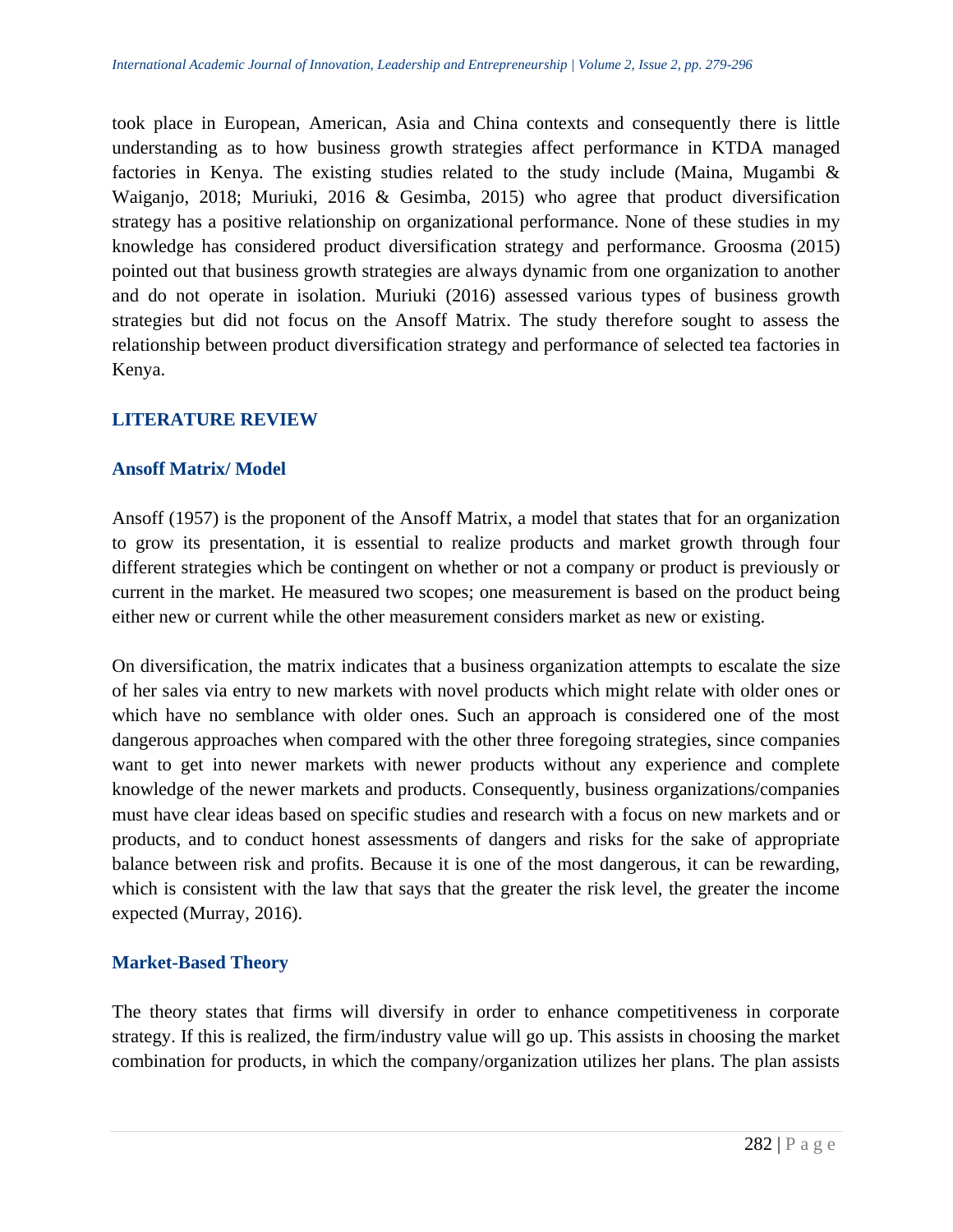in designing a structure and a strategy of a company based on the market examination of the industry (Breen & Bill, 2014)

#### **Resource Based View Theory**

This theory is the brainchild of Penrose (1959). The theory states that diversification is driven by the exploitation of some firm specific resources that have been accumulated in the past. Performance in that firm is a mixture of resources, so there is growth of the firm theory. The theory explains that a firm's growth is restricted by opportunities that exist because of a set of the firm's making power source. It is Penrose's theory that gave birth to RBV whose basic aim was the guide, type and amount and nature of enterprise resources should be considered first in selecting and establishing approaches that could lead to sustainable competition to achieve competitive advantages.

## **Agency Theory**

It was proposed by Jensen and Mackling in 1976. It states that departure between the owner and manager(s) of a firm/company will always be shadowed by the rise of costs because of lack of interest's arrangement between the owner(s) and the manager(s). The costs are referred to as agency costs and these might include costs to observe managers' activities, spending to create a firm's structure to reduce undesirable manager actions andthe cost coming from the condition in which managers cannot make decisions without shareholders' approval. One vital suggestion of the agency problem is related to a company's investment policy (Jeen, 2016). Investors prefer high risk-high returns profiles, while managers prefer low risk-low return profiles. This happens because they have a personal fear of losing their jobs. Expanding can provide inspirations for managers through ownership and investment. Hence, the emphasis is not based on performance evaluation of financial outcomes, but more emphasis on optimizing behavior (Jensen &Meckling, 1976; Jensen, 1986).

## **Empirical Literature Review**

Morris *et al* (2017) did a study on the result of product diversification relatedness on firm/company performance in the United States in property-liability insurance industries in which they verified the net effect of product diversification strategies. They found out that relatedness affected negatively accounting presentation. The understanding penalty was robust to improvements for potential indigeneity bias; it existed for newly diversifying companies/firms and it had a difference effect on stock and mutual insurers. Further, it was found out that related diversification, especially on product resizing, is mainly responsible for diversification consequences found in past research; on the other hand, unrelated diversification had no relationship to accounting performance.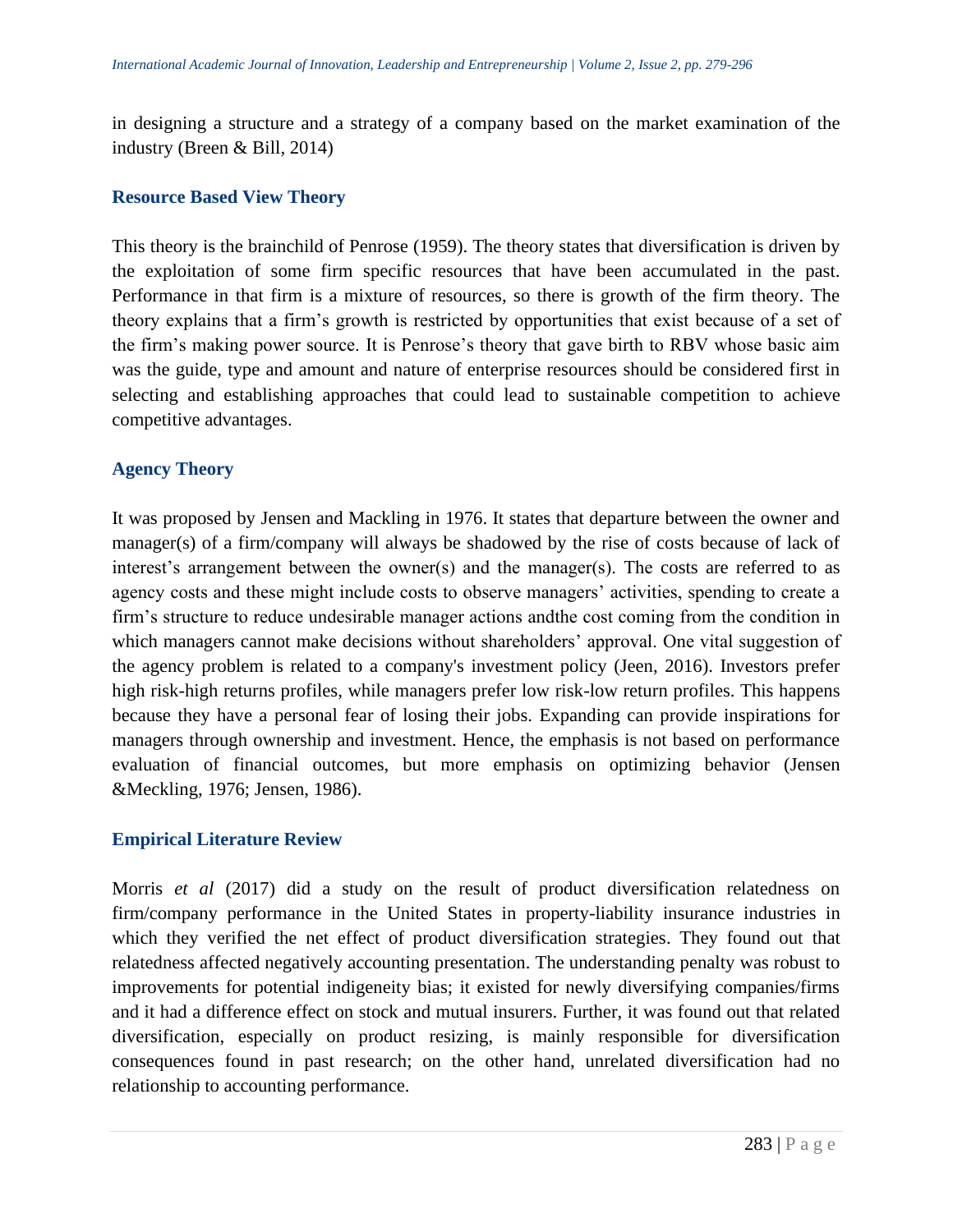Oyedijo (2012) conducted a study on the effect of product-market diversification methods on firms' financial growth and performance of Nigerian companies. His study was on how a sample of Nigerian companies performed in regard to specialization, relatedness, unrelatedness, and mixed product-market strategies. It had been observed that firms that followed related or unconnected diversification methods outperformed and grew faster than those whose growth attempted to pursue both. Multi-methodology analytical techniques which involved correlations and multiple regressions, analysis of variance (ANOVA), independent sample test and Scheffe Ad Hoc tests, were used in the analysis of data. He found out that there is a huge, positive correlation between related diversification approaches and financial performance. Further to that, he observed that related diversification had a higher financial performance than unrelated diversification. There also was a small correlation between unrelated and mixed approaches of diversification and growth of sales and financial performance. Regression analyses showed that related diversification had an important impact on performance. His conclusions were that financial performance and growth of sales of firms in Nigeria were affected-remarkably-by the method of diversification in use. His recommendation was that corporations in Nigeria seeking supportable quick growth and greater performance need to follow related product-market diversification approaches/adopt a specialization strategy but not two approaches at the same time.

Njuguna, Orwa &Kwasira (2018) conducted a study on the effect of product diversification approaches on performance of non-financial corporations that are enlisted at the Nairobi Securities Exchange (NSE). The independent variables-in the research-were related and unrelated diversification while, the dependent variable was corporation performance. The design adopted in the study was descriptive correlational survey in which a census of 45 non-financial corporations was taken. Data, both primary and secondary, were used in addition to semistructured questionnaires administered on 135 departmental managers. It was found out, from the study, that there is a substantial positive relationship between product diversification and corporation performance. The conclusion of the study was that product diversification approaches are essential for broadening corporations' markets.

# **RESEARCH METHODOLOGY**

## **Research Design**

This study used a descriptive research design. Sekaran (2013) asserts that research design is used equally for the overall process and also, more precisely, for the research design structure. The latter is to do with how data collection is structured. Kothari (2014), descriptive research studies are designed to obtain relevant and precise information concerning the current status of a problem or phenomenon and whenever possible to draw effective conclusions from the facts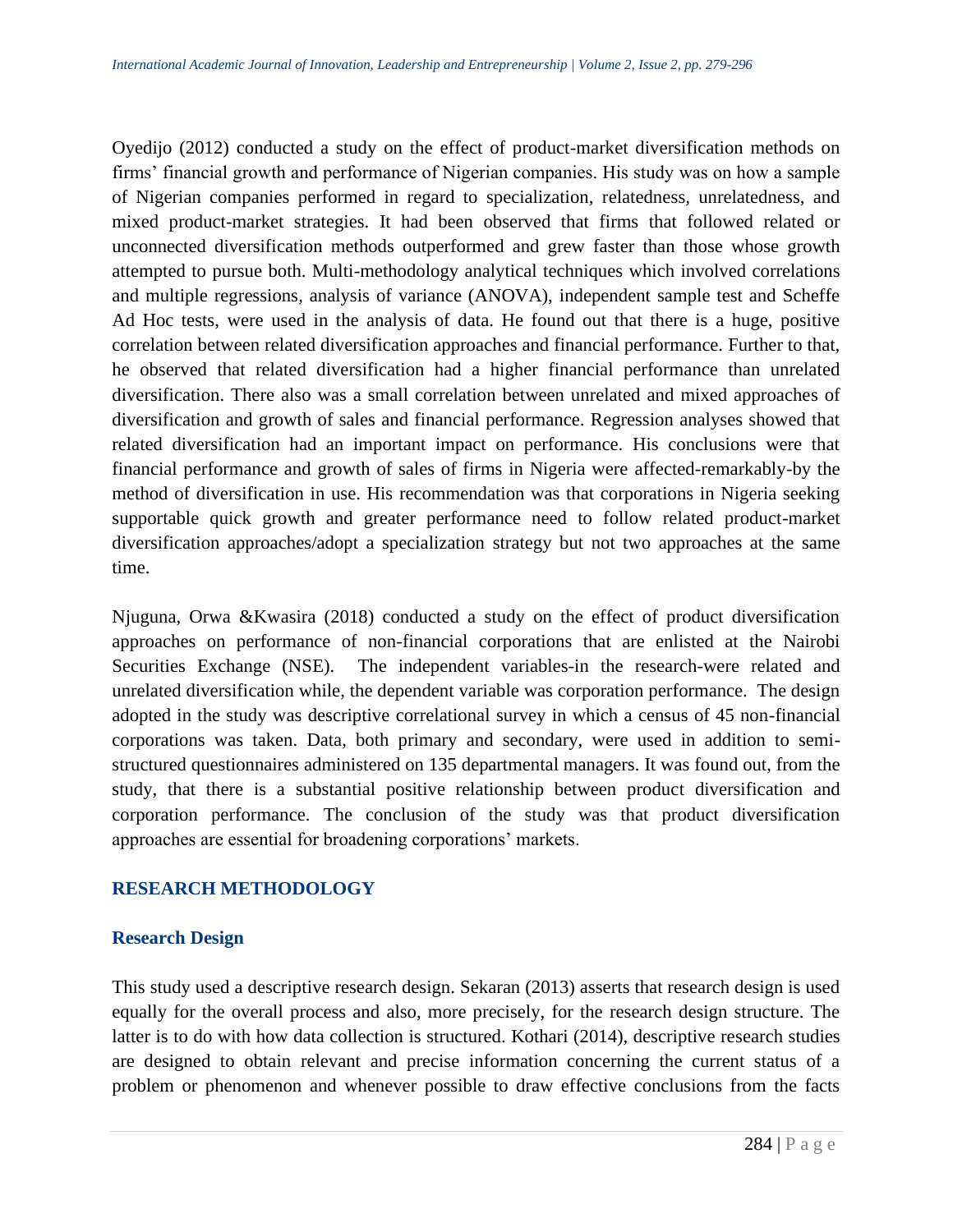exposed. The descriptive research design was used because data and information can be obtained using the technique without shifting the environment (Deyrup, 2013). Scholars who have used descriptive research design before are Kimei (2017); Geroski (2015) Cherotich (2018) and Ojwaka and Deya (2018).

## **Study Area**

The study was conducted in two main regions under the KTDA managed factories that is Kisii Highlands, and Kericho Highlands. These include region 5 and 6. All the 28KTDA managed tea-processing factories were included in the study. Kericho highlands is to the west of Mau forest and it boarders the Kisii Highlands. Decimal latitude and longitude coordinates for Kericho highlands are -0.36774 and 35.28314 respectively. The two regions were chosen because they were found to be applying various business growth strategies and geographically, the tea factories were closely and highly concentrated. Therefore, sufficient requisite data as per the variables of this study could be obtained from the respondents since they were considered to have relevant practical knowledge.

# **Target Population**

Population is a cluster of items, persons or items from which a sample was taken for measurement (Sekaran, 2013). Oso&Onen, (2015) argues that population consists the objects of a study comprising of individuals, organizations, events and products. KTDA has seven regions in Kenya with 69 factories. The total number of management staff in Kenya (top managers (Unit Manager, Production Manager, Factory Accountant, Field/Research Manager and Field Service Administrator), section heads (Production Assistant, Assistant Factory Accountant and Assistant Field Service Administrator) and supervisors (Factory Supervisor I, Senior Factory Mechanic, Clerk II Green leaf, Tea Extension Service Assistant, Boil Attendant, Plant Technicians, Stores Clerk I)) is 1506 (KTDA, 2018). Kisii and Kericho highlands regions were purposively selected. The study population for this study comprised of 701 managers of Kisii and Kericho highlands regions' KTDA managed tea processing firms in Kenya. There were 140 top level managers, 179 section heads and 382 Supervisors=701 (KTDA, 2018). The unit of analysis for this study was therefore the 701-management staff of the 28 KTDA managed factories in the two regions as tabulated below.

# **Sampling Procedure and Sample Size**

The study categorized the study population into strata, which included the 28 tea processing firms and further into cadres of management. The sample size is symbolic of the large population (Bryman, 2012). The sample size was developed using Yamane's (1967) formula, which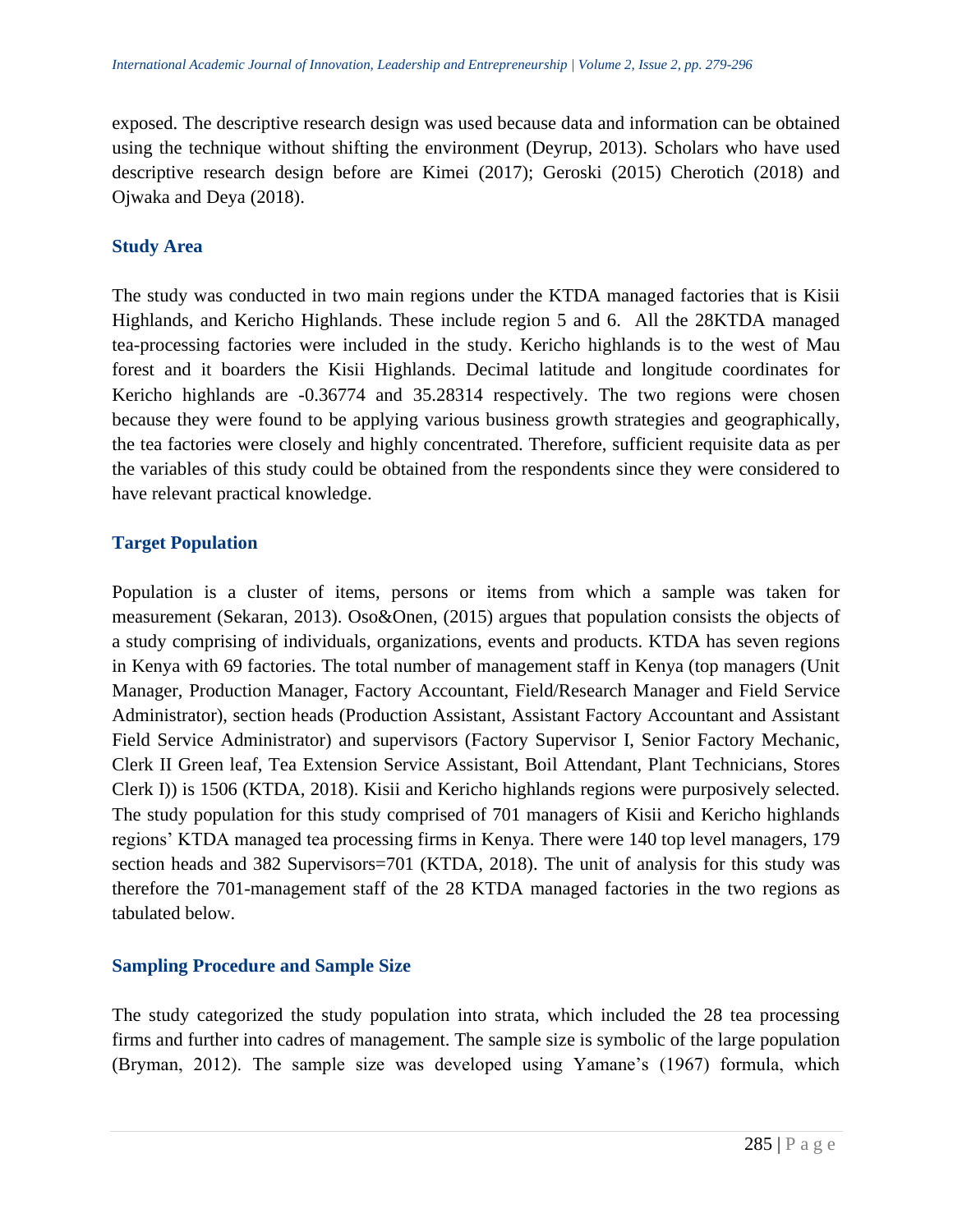provides a simplified formula to calculate sample sizes for proportions or finite populations as indicated below.

$$
n = \frac{N}{1 + Ne^2}
$$

Where;

*N* is the size of the population is the size of the sample and e is the level of precision or the level of statistical significance set. The degree of precision desired, generally set at 0.05 levels. At 95% confidence level, therefore level of precision  $= 5\% (0.05)$ 

Hence given the population as

$$
n = \frac{701}{1 + 701(0.05)2}
$$

701  $\frac{701}{1+701(0.0025)}$  n = 255 respondents

The study had a 30% provision for non-response. Cheung (2017), Berg (2018) and Yangon (2015) in their studies proposed that to cover for non-response bias there is need to create a provision of between 10-30% of the sampled population. Therefore, the total sample size will be  $255 + 109 = 364$  respondents.

The sample size was then proportionately apportioned to each factory and employee strata based on the percentage of the sample to the target population. The study strata included top level managers, section heads and supervisors. Proportions apportioning was done using stratification method. Parson (2014)opined that stratification is used to increase efficiency of a sample design with respect to survey costs and estimator precision.

## **Data Collection**

The researcher used primary data which was collected using self-administered questionnaires from 28 Kericho and Kisii Highlands regions KTDA managed factories. The researcher used simple random sampling to obtain data from the respondents.

#### **Instrumentation**

The study used primary data. Primary data involves collection of information for the first time and it will be done with self-structured questionnaires. A questionnaire is a pre-constructed set of questions to which the respondents respond to (Mugenda & Mugenda, 2013). Use of questionnaire is one of the most common data collection tools employed in research(Kothari,2014). Questionnaires are used extensively to gather data on current issues, practices, attitudes, opinions and conditions speedily and in a precise way (Orodho, 2018). Questionnaires give a comparatively cheap way of getting information. Structured questions were used to capture the opinion of the respondents. Open-ended questions will be used to gather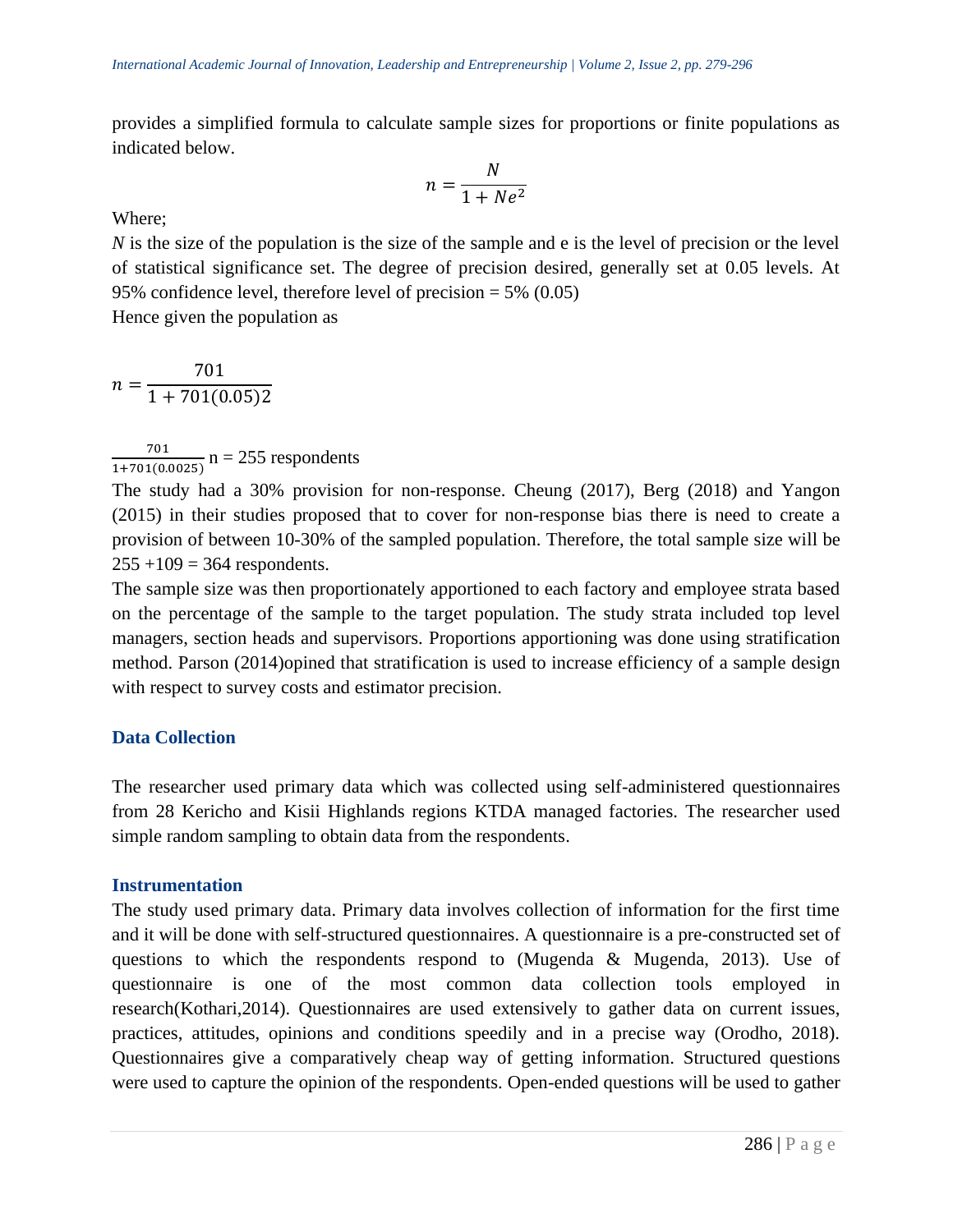information about the subject from the respondents. The questionnaires were administered through drop and pick technique.

## **Data Analysis and Presentation**

Once the questionnaires were collected by the researcher, they were coded and keyed into SPSS V.24computer software and analyzed. The data analysis tools included descriptive statistics that is means and standard deviation. Regression analysis was done using simple regressions. The simple regressions were as follows; Product Diversification Strategy and Organizational Performance *Y = β<sup>0</sup> + β1X<sup>1</sup> + ε* Where Y- Performance of Tea Processing Firms in Kenya  $B_0$  - intercept coefficient  $\varepsilon$ <sub>i</sub> error term (extraneous variables)  $X_1$  – diversification strategy  $β<sub>1</sub>$  - regression coefficients

## **RESULTS AND DISCUSSIONS**

The researcher distributed three hundred and sixty-four (364) questionnaires to the factory management personnel. A total number of three hundred and nineteen (319) questionnaires were filled and returned which represents 87.64 % response rate. This was considered sufficient for the study according to (Saunders *et al*., 2011). Forty-five (45) questionnaires were not returned while three (3) of the returned questionnaires were unusable because they were not fully filled. Therefore, 316 questionnaires from the respondents were sufficiently completed. Thus, the response rate of this study was 86.8 %. A study by Holbrook (2009) which sought to establish the acceptable response rate in social sciences surveys revealed that a rate above 50% is representative and is within the desirable response rate.

## **Product Diversification Strategy**

The study sought to assess the product diversification strategies employed by the tea factories. The study results were presented in table 4.1.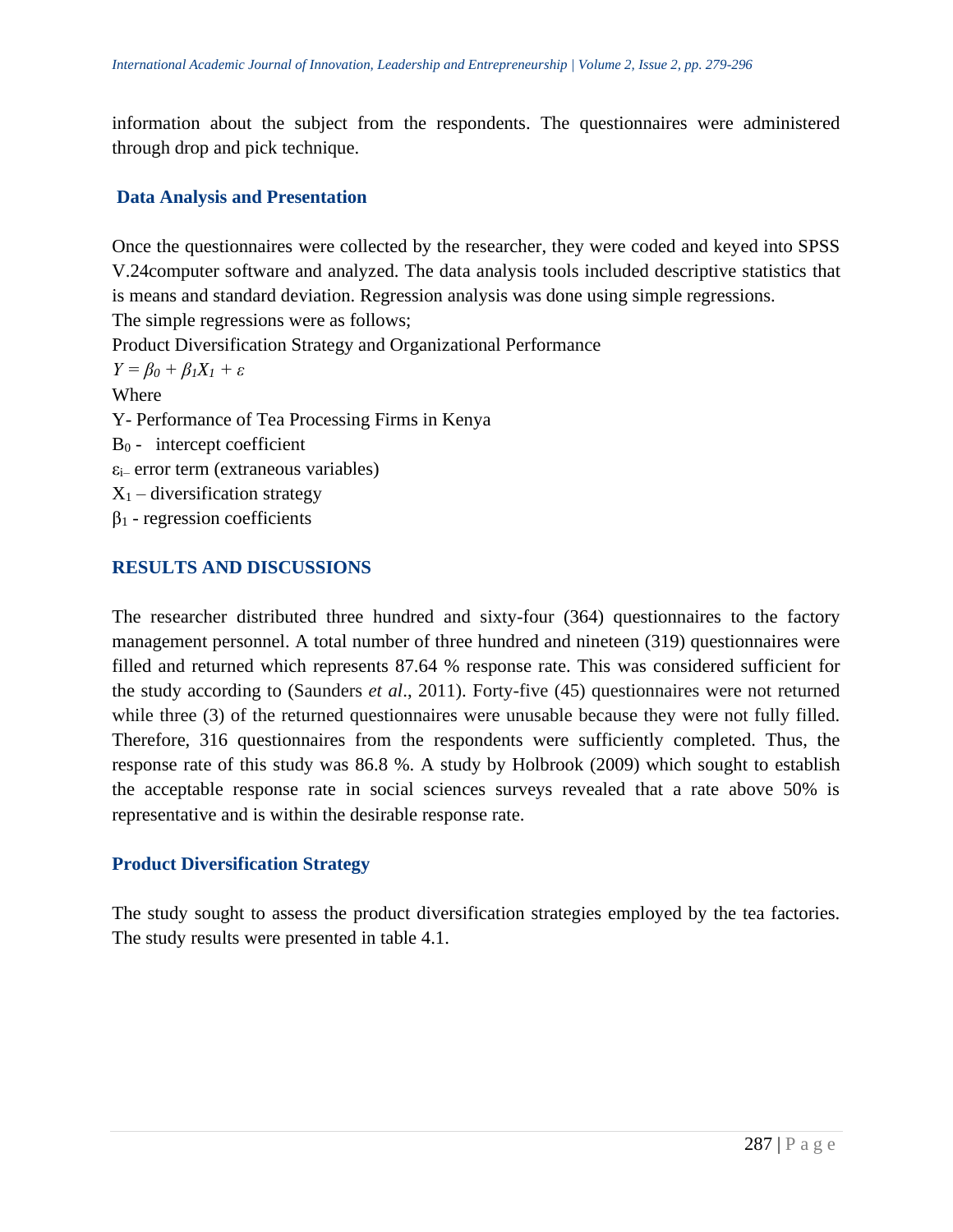|                                        | Minimum      | Maximum | Mean  | Std. Deviation |
|----------------------------------------|--------------|---------|-------|----------------|
| The firm offers other products as      | 1            | 5       | 3.50  | 1.651          |
| opposed to tea products                |              |         |       |                |
| Diversified products by the firm are   | $\mathbf{1}$ | 5       | 3.91  | 1.344          |
| not only in the agricultural sector    |              |         |       |                |
| The company engages in                 | $\mathbf{1}$ | 5       | 3.84  | 1.379          |
| development of new diversified         |              |         |       |                |
| products regularly                     |              |         |       |                |
| Comparatively, the firm has a high     | 1            | 5       | 3.78  | 1.359          |
| number of products diversified         |              |         |       |                |
| the cost of product diversified        | $\mathbf{1}$ | 5       | 4.08  | 1.251          |
| constitute a large part of the firms   |              |         |       |                |
| budget                                 |              |         |       |                |
| Diversification investments are only   | 1            | 5       | 4.15  | 1.071          |
| possible through raise of additional   |              |         |       |                |
| capital through equity or debt         |              |         |       |                |
| Diversified products require their     | $\mathbf{1}$ | 5       | 3.97  | 1.392          |
| own physical, human resource and       |              |         |       |                |
| technological infrastructure           |              |         |       |                |
| payback periods for diversification    | $\mathbf{1}$ | 5       | 3.84  | 1.387          |
| projects is over a period of periods   |              |         |       |                |
| Diversification is conducted only      | 1            | 5       | 3.97  | 1.180          |
| for products that can utilize existing |              |         |       |                |
| company technologies                   |              |         |       |                |
| The firm is keen to diversify into     | 1            | 5       | 3.72  | 1.425          |
| product that may appeal to tea         |              |         |       |                |
| customers                              |              |         |       |                |
| diversification strategies employed    | 1            | 5       | 3.91  | 1.242          |
| depend on management                   |              |         |       |                |
| The firm diversification policy        | 1            | 5       | 3.78  | 1.355          |
| restricts how diversification is to be |              |         |       |                |
| done                                   |              |         |       |                |
| <b>Average Mean</b>                    |              |         | 3.868 | 1.336          |

# **Table 4.1: Descriptive Statistics results of Product diversification strategy (N = 316)**

**Source: Field Data, (2020)**

The study findings indicated that respondents were of the opinion that the firm offers other products as opposed to black CTC (mean=3.50, SD= 1.651). Respondents indicated that diversified products by the firm are easily acceptable in the market (mean=3.91, SD=1.344). Further, respondents were of the opinion that the company engages in development of new diversified products regularly (mean=3.84, SD=1.379). Respondents opined that comparatively the firm has a high number of products diversified (mean= $3.78$ , SD= $1.359$ ). Study findings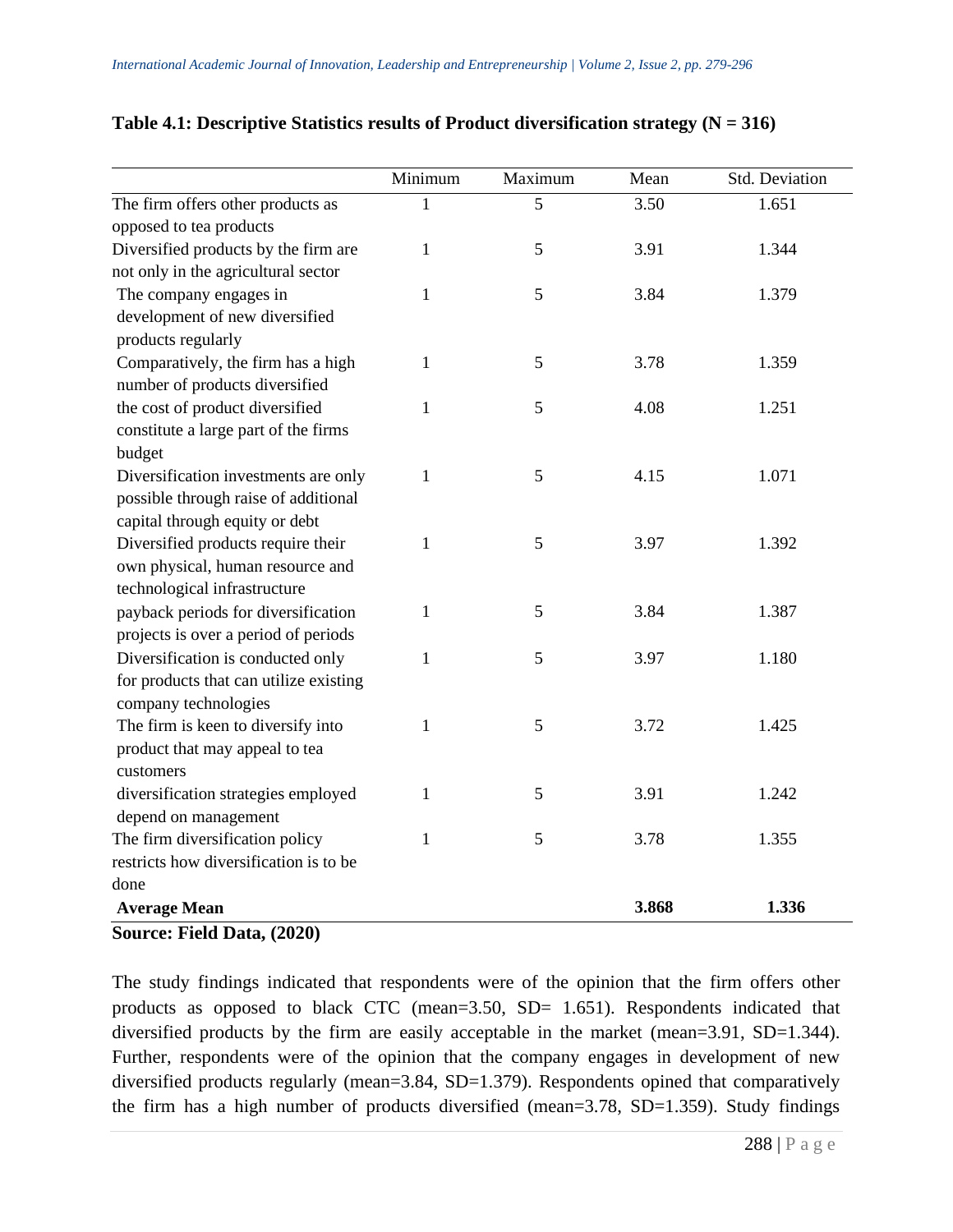indicated that the cost of products diversified constituted a large part of the firms' budget (mean=4.08,SD=1.251). The findings also showed that respondents agreed to the opinion that diversification investments are only possible through raise of additional capital through equity or debt (Mean=4.15, SD= 1.071). Further, respondents were of the opinion that diversified products require their own physical, human resources and technological infrastructure (Mean= $3.97$ , SD = 1.392).Most respondents were of the opinion that payback periods for diversification projects is over a period of time (Mean=3.84, SD = 1.387). Respondents also agreed to the opinion that diversification is conducted only for products that can utilize existing company technologies (Mean=3.97, SD = 1.18). Most respondents showed that the firm is keen to diversify into products that may appeal to tea customers (Mean= $3.72$ , SD=  $1.425$ ). Respondents opinioned that diversification strategies employed depend on management (Mean=3.91, SD= 1.242). Majority of respondents agreed that the firm diversification policy restricts how diversification is to be done (Mean= $3.78$ , SD = 1.355).

With an average standard deviation of 1.336, it shows that all the items were of close range and were not widely dispersed apart thus an indication that they had high level of internal consistency and therefore would measure the same concept (product diversification). Overall, the various items under study in product diversification objective posted a mean of 3.868 and a standard deviation of 1.336. This is a clear indication that KTDA managed factories in Kenya have embraced product diversification as a business growth strategy.

The study findings that tea factories employ product diversification to create products that appeal to customers is interpreted to mean that tea factories have seen the need to deal with their performance challenges by employing diversification as a strategy to enable them to be more productive. These findings are supported by Hajra,  $\&$  Yang, (2015) who notes that due to steady production of tea, the world market price of processed tea got stagnated with supplies being stable and escalating production costs with decreasing returns for the tea growers. With the launching of several health drinks, beverages with varied flavors, taste and health benefits so as to satisfy the versatile health promoting and organoleptic demands of the 21st century consumer market, its rather unsafe for tea industry with investment of whatever magnitude to focus on the sale of any particular variety of tea as it makes an industry vulnerable to market trends that can divert towards other parallel products.

# **Firm Performance**

The study sought to assess performance of tea factories managed by Kenya Tea Development Authority. The study results were presented in table 4.2.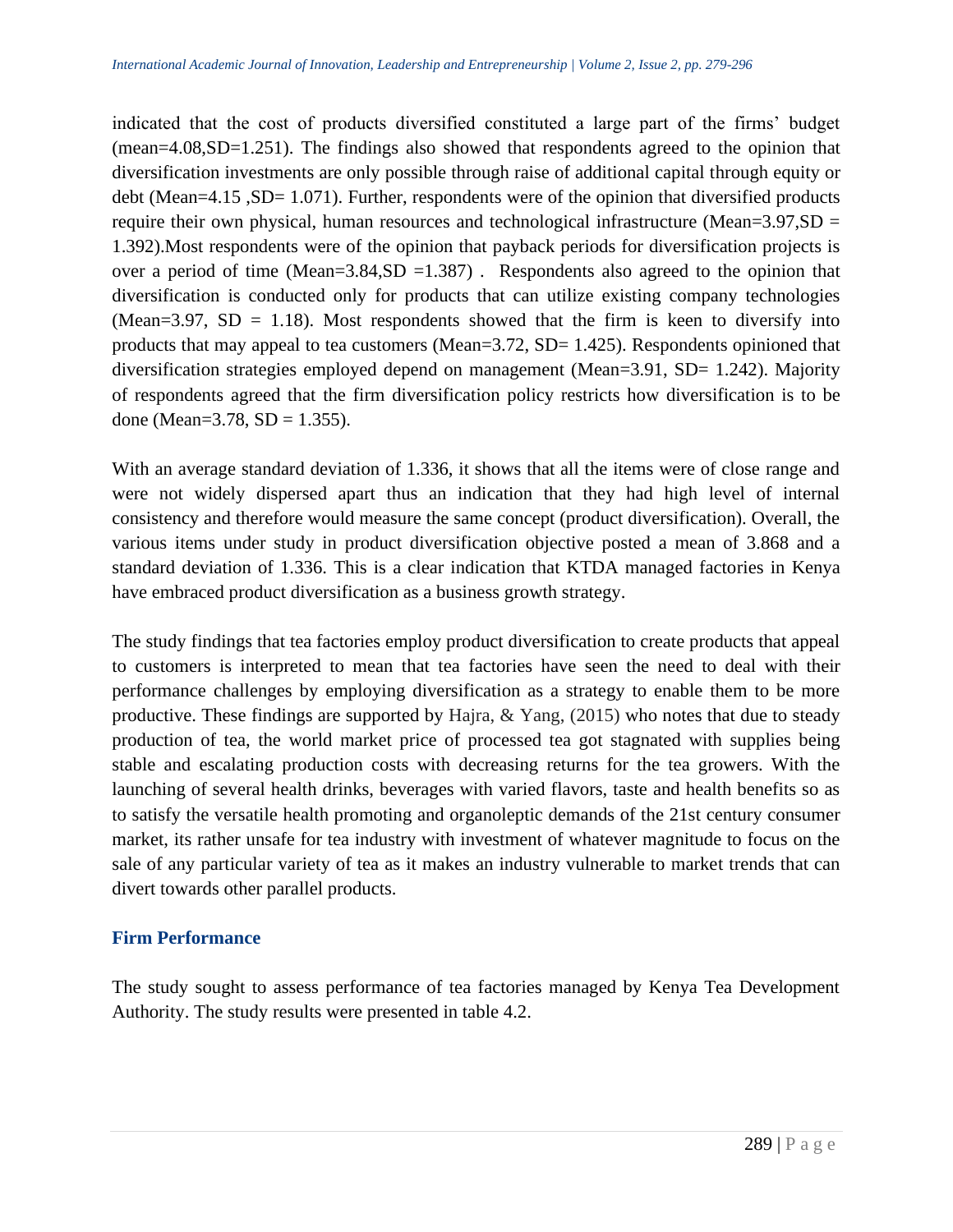|                                                                                    | minimum        | maximum | mean | std. deviation |
|------------------------------------------------------------------------------------|----------------|---------|------|----------------|
| The company is a cost leader in<br>the market                                      | $\mathbf{1}$   | 5       | 4.27 | .851           |
| The company pricing of its<br>products is the best for its<br>suppliers            | $\overline{2}$ | 5       | 4.14 | .835           |
| The firms market share is<br>among the highest in the<br>industry                  | 2              | 5       | 4.07 | .857           |
| The firm market share has<br>improved with business growth<br>diversification      | $\overline{2}$ | 5       | 4.02 | .822           |
| Bonus payments by the firm<br>are among the highest                                | $\mathbf{1}$   | 5       | 3.64 | 1.090          |
| The factory farmers are paid in<br>time and at a high rate                         | 1              | 5       | 3.60 | 1.078          |
| Surveys have indicated that<br>customers are satisfied with the<br>firm's products | 1              | 5       | 4.13 | .824           |
| There are high levels of<br>referrals by customers                                 | $\mathbf{1}$   | 5       | 4.09 | .910           |
| level of customer retention is<br>high                                             | 1              | 5       | 4.31 | .734           |
| <b>Average Mean</b>                                                                |                |         | 4.03 | .889           |

## **Table 4.2: Descriptive Statistics Results on Firms Performance. (N=316)**

## **Source: Field Data, (2020)**

The study findings indicated that tea factories were cost leaders in the market (mean= 4.27; SD=.851). Majority were of the opinion that the company pricing of its products is the best for its suppliers (mean=4.14; SD=0.835). That firm market share has improved as a result of business growth strategies and stands as the best in the industry (mean=4.07; SD=0.857).Most respondents agreed that firm market share has improved with business growth diversification(mean=4.02; SD=0.822). However, respondents had divergent opinion regarding the statement that bonus payments by the factories are among the highest (mean=3.64; SD=1.090). Respondents also varied in opinion regarding the statement that factory farmers are paid in time and at a high rate(mean=3.60; SD=1.078). Others were of the opinion that surveys have indicated that customers are satisfied with the factory's products (mean= 4.13; SD=0.824).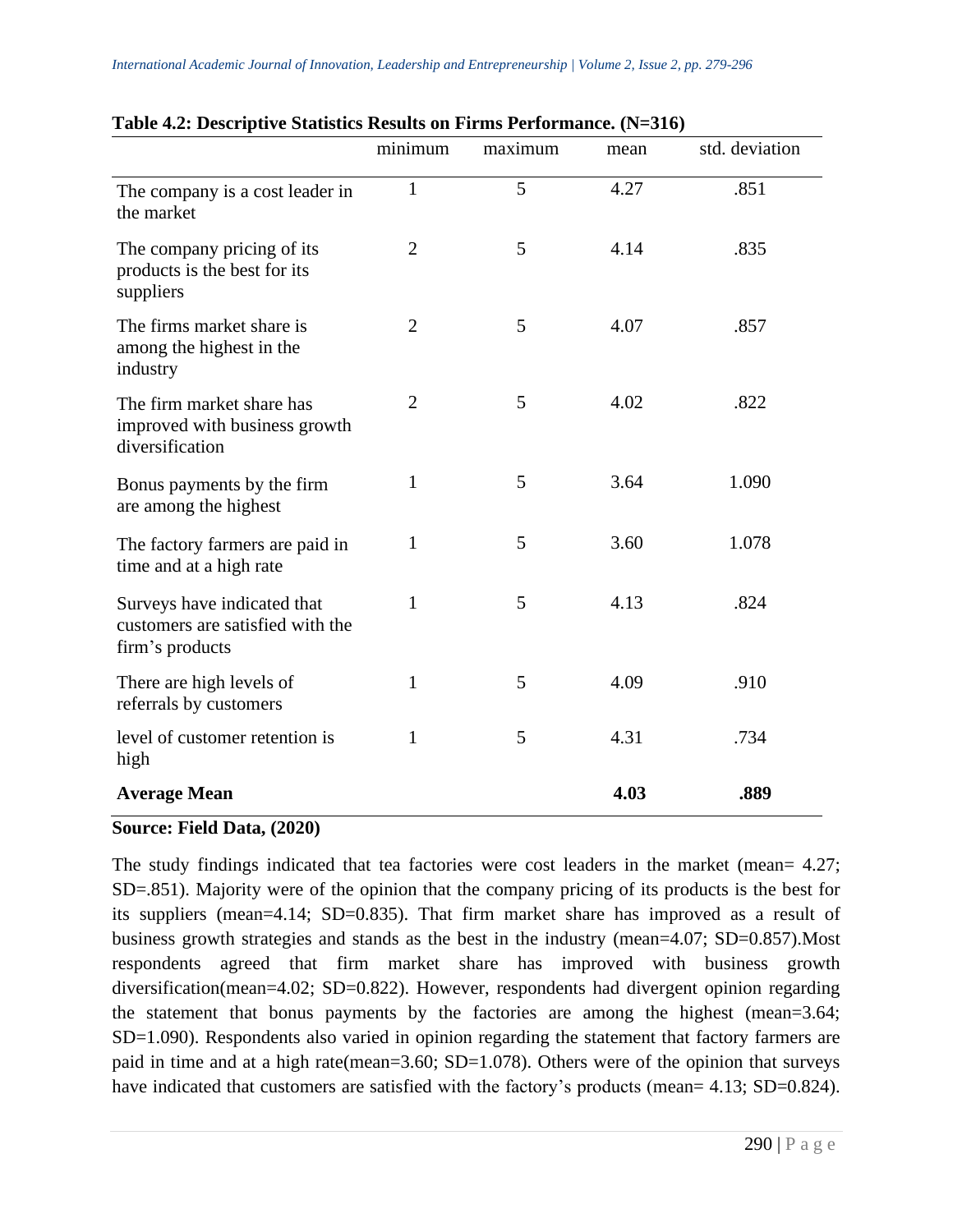Majority of respondents were of the opinion that there are high levels of referrals by the company (mean=4.09; SD=.910). The study findings indicated that respondents were of the opinion that level of customer retention is high (mean=4.31; SD=0.734). Overall, the study items on firm performance objective posted an aggregate mean of 4.03 and a standard deviation of .889. This implies that business growth strategies have an influence in firm performance. The study findings are supported by Namu *et al*, (2014) who argued that the production of tea in Africa is on a minimal scale and with small-scale farmers. The region has the task of competing with large producers who have been able to provide their product at lower prices with their ability to produce at lower costs with advancements in operations.

#### **Exploratory Factor Analysis**

#### **Principle Component Analysis (PCA) for Product Diversification**

The study tested validation of data for product diversification using exploratory factor analyses. Using SPSS version 24, the results of this factor analysis, with the assumption of extracting via principal components method and rotating via varimax were presented in table 4.3

**Table 4.3: Factor Analysis for Product Diversification**

| <b>Rotated Component Matrix<sup>a</sup></b>                                                                 |           |                |
|-------------------------------------------------------------------------------------------------------------|-----------|----------------|
|                                                                                                             | Component |                |
|                                                                                                             |           | $\overline{2}$ |
| Diversification is conducted only for products that can utilize existing<br>company technologies            | 0.762     |                |
| Diversification strategies employed depend on management                                                    | 0.75      |                |
| Payback periods for diversification projects is over a period of periods                                    | 0.727     |                |
| Diversified products require their own physical, human resource<br>and<br>technological infrastructure      | 0.704     |                |
| The firm is keen to diversify into product that may appeal to tea customers                                 | 0.702     |                |
| Diversification investments are only possible through raise of additional<br>capital through equity or debt | 0.682     |                |
| The firm diversification policy restricts how diversification is to be done                                 | 0.621     |                |
| Comparatively, the firm has a high number of products diversified                                           |           | 0.778          |
| The company engages in development of new diversified products regularly                                    |           | 0.757          |
| The firm offers other products as opposed to tea products                                                   |           | 0.735          |
| The cost of product diversified constitute a large part of the firms budget                                 |           | 0.683          |
| Diversified products by the firm are not only in the agricultural sector                                    | 0.633     |                |
| <b>Total Variance Explained</b>                                                                             |           |                |
| Initial Eigen values                                                                                        | 5         | 1.650          |
| % of Variance                                                                                               | 41.667    | 13.751         |
| Cumulative %                                                                                                | 41.667    | 55.480         |
| <b>KMO</b> and Bartlett's Test                                                                              |           |                |
| Kaiser-Meyer-Olkin Measure of Sampling Adequacy.                                                            |           | 0.880          |
| Bartlett's Test of Sphericity Approx. Chi-Square                                                            |           | 1424.968       |
| Df                                                                                                          |           | 66             |
| Sig.                                                                                                        |           | 0.000          |
| Extraction Method: Principal Component Analysis.                                                            |           |                |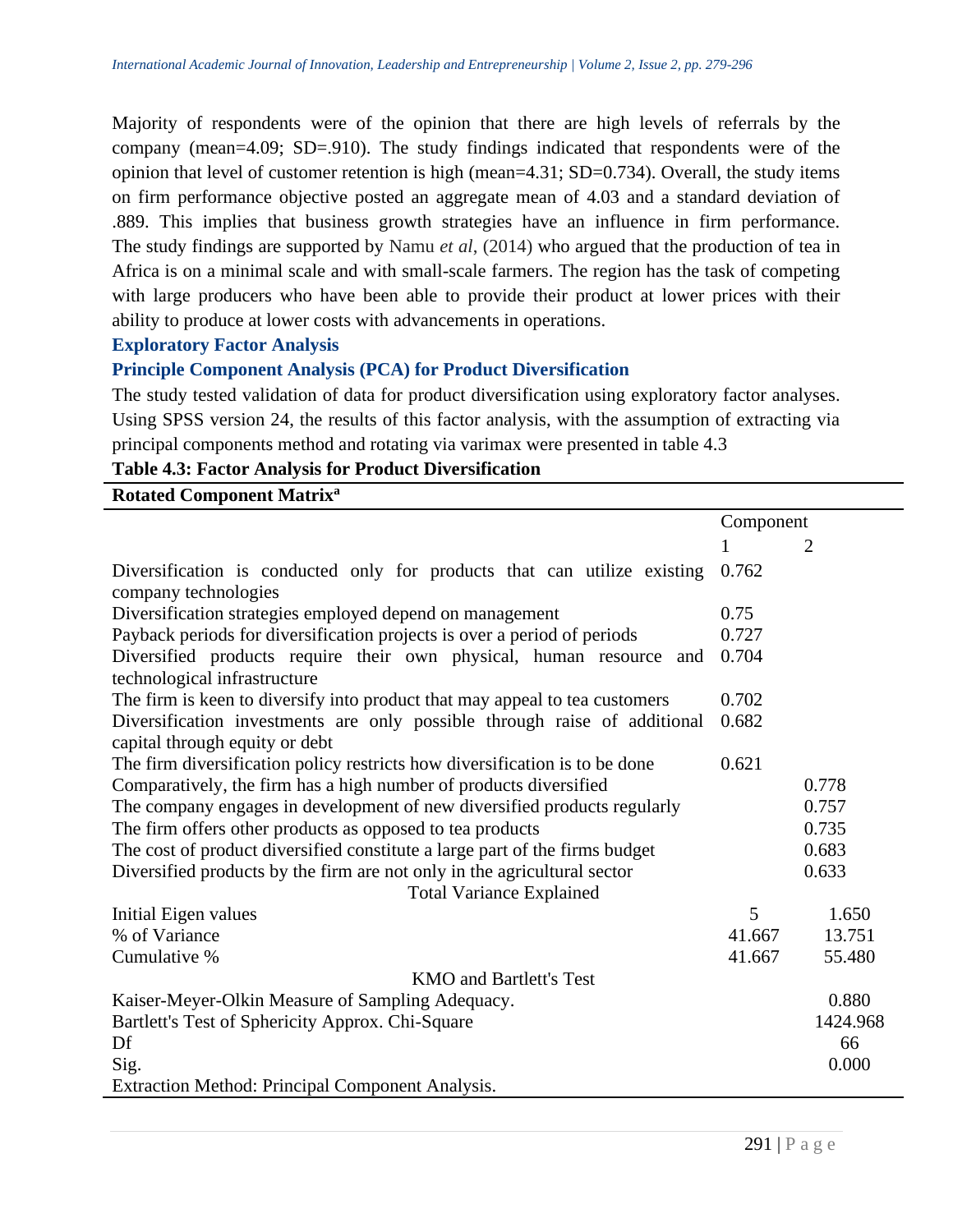Rotation Method: Varimax with Kaiser Normalization. a. Rotation converged in 3 iterations.

# **Source: Field Data, (2020)**

The 12 items for product diversification were subjected to principal components analysis using SPSS version 24. Prior to performing PCA, the suitability of data for factor analysis was assessed. Factors with factor loadings of above 0.5 and above were retained for further data analysis. All items met this criterion and none was dropped. Therefore, the 12 items were retained for further analysis. The Kaiser-Meyer-Olkin Measure value was 0.880exceeding the recommended value of 0.6 (Kaiser 1970, 1974) and Bartlett's Test of Sphericity (Bartlett 1954) was significant with p value less than  $0.000$  (Bartlett's test=1335.21, p<.05) indicating the manifestation of factorization of 3 factors for product diversification.

Principal components analysis revealed the presence of two components with Eigen Values exceeding 1, explaining 41.67% and 13.75% of the variance respectively. An item is considered to belong to a factor component if its factor loading corresponds to that particular component and is relatively higher than its factor loadings in the other factor components. This was further illustrated using the scree plot in (Appendix VI) which indicates that screes started to develop at factor 2 showing that only 2 factors explain product diversification. The two components explained a total of 55.18% of the variance.

# **Correlation Analysis**

Results indicates that Product diversification strategy has a strong, positive and significant relationship (r=.705, n=316, p <0.05) with firm performance.

# **Regression Analysis**

# **Product Diversification Strategy and Firm Performance**

The objective of this study was to determine the role of product diversification strategy on performance of selected tea factories in Kenya. The study predicted that product diversification strategy had no statistically significant effect on performance. A simple regression model was used to determine the relationship between product diversification strategy and firm performance. The model that tested the hypothesis was as follows,

**Y = βo + β1X<sup>1</sup> +ε ………i**

Where:

Y **-**Firm Performance,

 $β<sub>o</sub>$  -Constant (coefficient of intercept).

 $\beta_1$ = change in firm performance for each 1 increment change in X<sub>1</sub>, that is, product diversification strategy.

X<sup>1</sup> -Product Diversification Strategy.

ε - the error term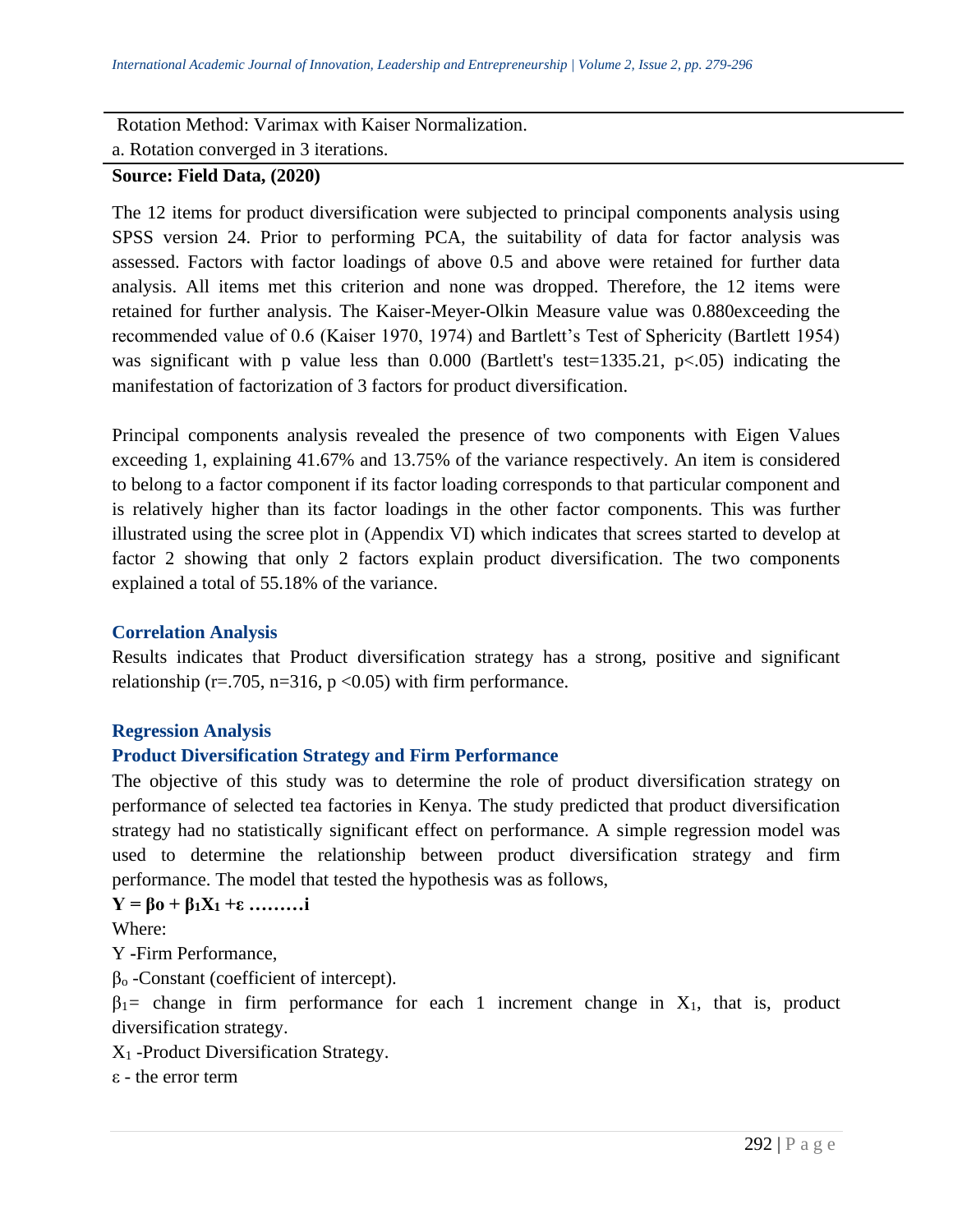|       |                |          |                          | Std. Error of the |
|-------|----------------|----------|--------------------------|-------------------|
| Model | R.             | R Square | <b>Adjusted R Square</b> | Estimate          |
|       | $.705^{\rm a}$ | .496     | .495                     | .53525            |

#### **Table 4.4a: Effect of Product Diversification Strategies on Performance**

a. Predictors: (Constant), Product Diversification

## **Source: Field Data (2020)**

Results in Table 4.4a, showed that product diversification strategy had  $(R^2 = .496)$ , meaning that, product diversification, explain .49.6% of the changes in firm performance (dependent variable) The ANOVA results were presented in table 4.4b

#### **Table 4.4b ANOVA<sup>a</sup>**

| Model |            | Sum of<br>Squares | df  | Mean Square | F       | Sig.              |
|-------|------------|-------------------|-----|-------------|---------|-------------------|
|       | Regression | 88.667            |     | 88.667      | 309.491 | .000 <sup>b</sup> |
|       | Residual   | 89.959            | 314 | .286        |         |                   |
|       | Total      | 178.626           | 315 |             |         |                   |

a. Dependent Variable: Firm Performance

b. Predictors: (Constant), Product Diversification

# **Source: Field Data (2020)**

The ANOVA model showed model fitness for influence of product diversification strategy on firm performance which was statistically significant ( $F = 309.491$ ,  $\rho < 0.05$ ). Given that the calculated  $F = 309.491$ , while the F critical = 3.94(1,314). Then F F critical  $\alpha$  0.05. This is a clear indication that product diversification is a significant predictor on firm performance. Similar to the findings, Oyedijo (2012) concluded that financial performance and growth of sales of firms are affected-remarkably-by the method of diversification in use. He recommended that corporations seeking supportable quick growth and greater performance need to follow related product-market diversification approaches adopt a specialization strategy but not two approaches at the same time. Similarly, Njuguna *et al* (2018) alluded that product diversification approaches are essential for broadening corporations' markets.

The regression coefficients in table 4.4c below established the mean change in firm performance for one-unit change in product diversification.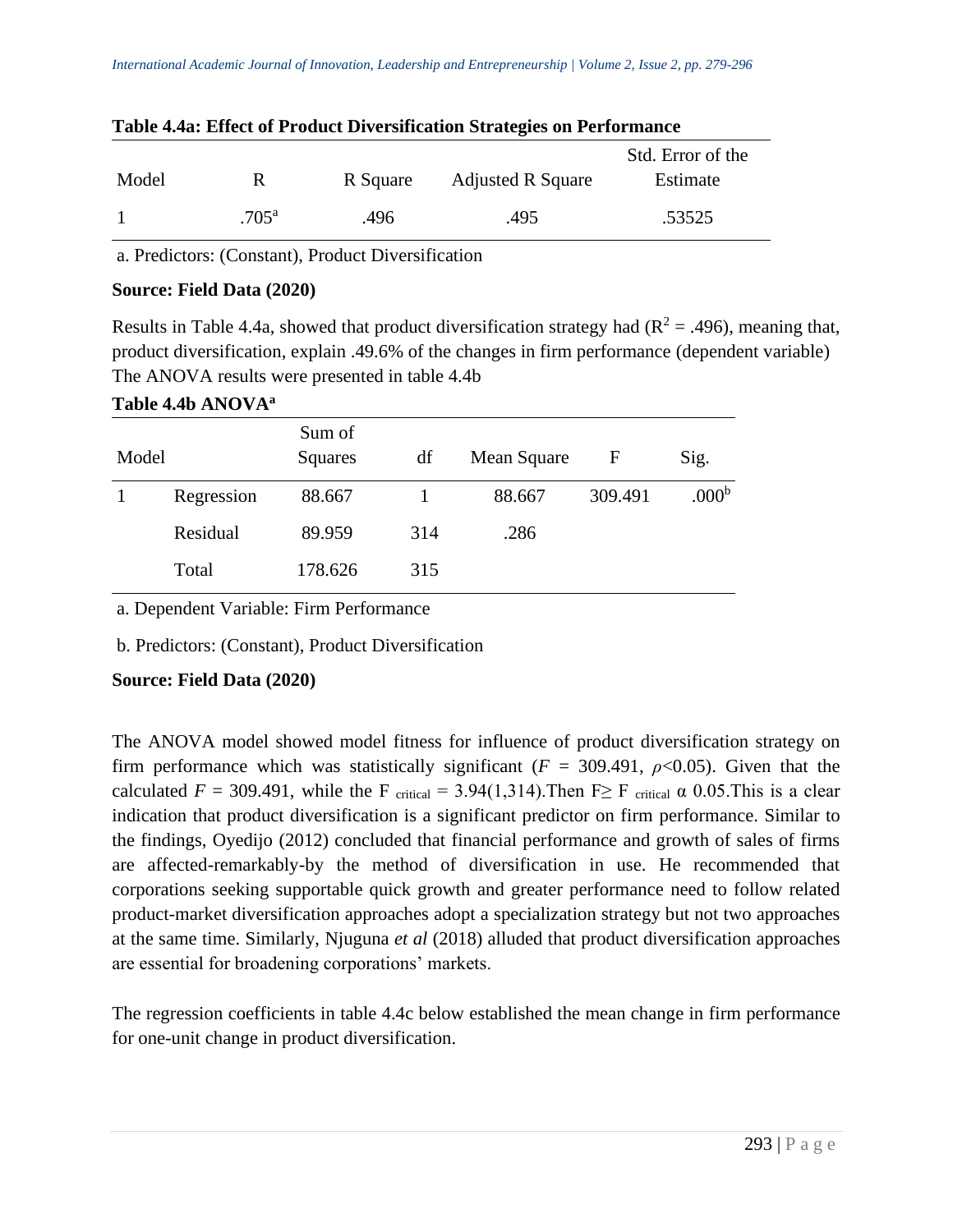|                            | Unstandardized<br>Coefficients |            | Standardized<br>Coefficients |             |      |
|----------------------------|--------------------------------|------------|------------------------------|-------------|------|
| Model                      | B                              | Std. Error | <b>B</b> eta                 |             | Sig. |
| (Constant)                 | .780                           | .174       |                              | 4.482 .000  |      |
| Product<br>Diversification | .775                           | .044       | .705                         | 17.592 .000 |      |

#### **Table 4.4c Coefficients<sup>a</sup>**

a. Dependent Variable: Firm Performance

#### **Source: Field Data, (2020)**

Findings showed that product diversification had coefficient of estimate which was significant basing on  $\beta_1 = 0.705$ , p< 0.05. The effect of product diversification strategy was more than 17 times the effect attributed to the error; this was indicated by the t-test value = 17.592. Based on the above results the following simple linear regression model was derived as shown below,

# $Y = 0.780 + 0.775X_1$

# **SUMMARY OF FINDINGS, CONCLUSIONS AND RECOMMENDATIONS**

## **Product Diversification Strategy and Performance of Selected Tea Factories**

The study findings indicated that tea factories employ product diversification to create products that appeal to customers. This is interpreted to mean that tea factories have seen the need to deal with their performance challenges by employing diversification as a strategy to enable them to be more productive. The study results indicated that there was a significant relationship between product diversification to firm performance.

## **Conclusions**

The study concluded that tea factories employ product diversification to increase their competitive advantage over other firms and create products that appeal to customers. Tea factories have seen the need to deal with their performance challenges by employing diversification as a strategy to enable them to be more productive. This strategy dictates that firms make alternative products that could enable them to leverage on their profits. This serves to compensate the low sales periods of their main products. For instance, firms that specialize in processing of black tea have ventured into processing of green tea,purple tea white tea, yellow tea, Kenyan Olong tea pan fried green tea, white premium tea, silver tips tea, golden tips tea and lemon grass tea.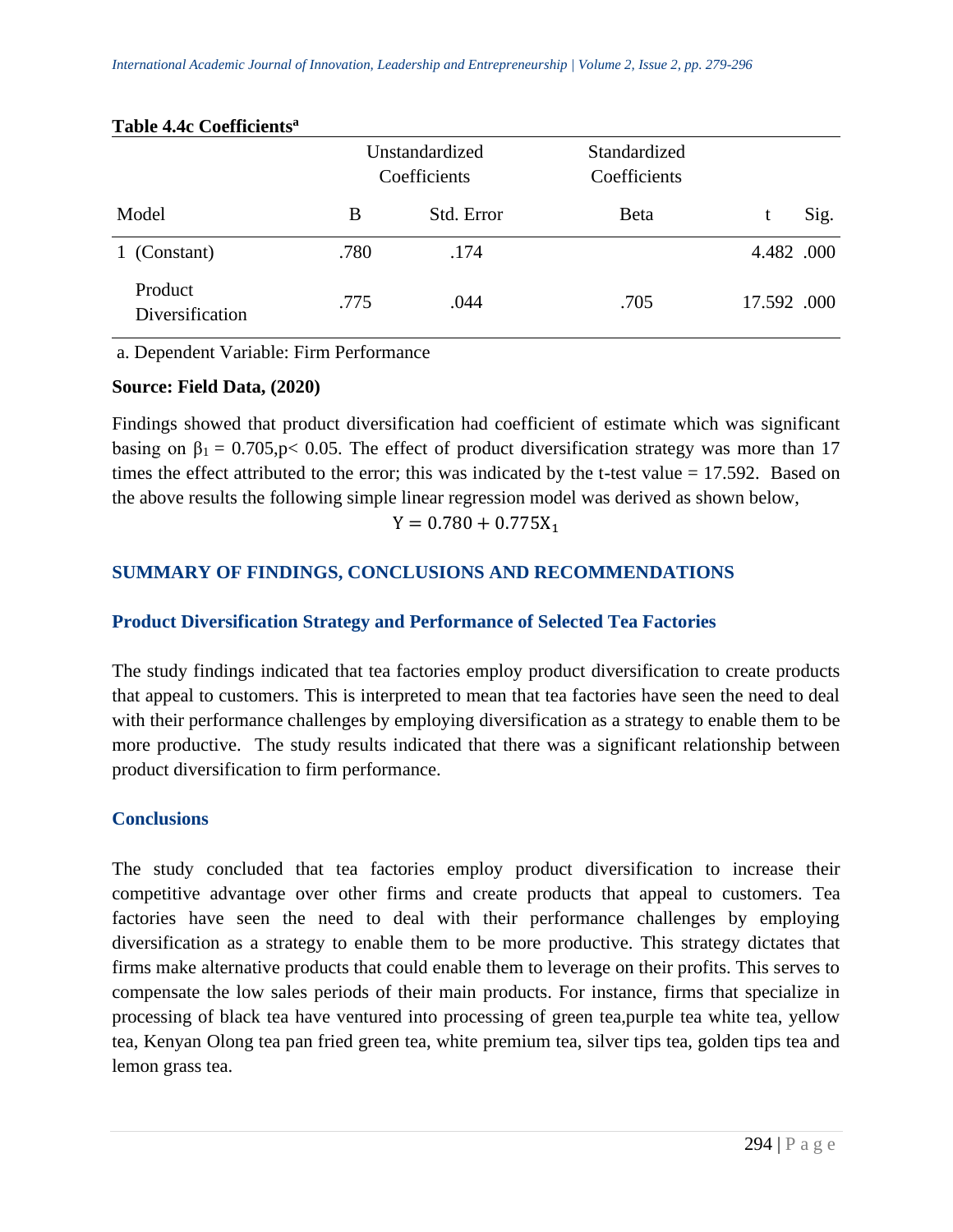#### **Recommendations of the Study**

Diversification has been illustrated as a key ingredient to either entering or developing a market. Tea factories should therefore invest in diversification of products to ensure that the tea factories have products to offer to the new markets that they will be making an entry into. This strategy ensures that low sales volumes of one product are complemented by the sales volumes of another product thus guaranteeing profits to the tea factories. Further this approach ensures that the factories maintain a competitive advantage in the market.

## **REFERENCES**

- Ansoff, I. (1987). Conceptual underpinnings of systematic strategic management. *European Journal of operational research.*
- Breen.B., & Bill. G. (2014). Strategic orientation and firm performance in an artistic environment. *Journal of Marketing*, 64, 67 –83.
- Foss, N. J., & Christensen, J. F. (2014). A Market-process Approach to Corporate Coherence. *Managerial and Decision Economics*, 22(4-5), 213-226.
- Hrebiniak C. &Joce, N. (2015).*Strategic Alliances and Product Development in High Technology New Firms: The Moderating Effect of Technological Capabilities*. Institute for Innovation Research, Technology Management, and Entrepreneurship Ludwig-Maximilians University at Munchen. *Journal of International Marketing*, 15, 41 –62
- Jean F. (2016). Creating a market orientation: a longitudinal, multiform, grounded analysis of cultural transformation. *Journal of Marketing*, 70, 37 –55.
- Jensen M.C. and Meckling W.H (1976). Theory of the Firm: Managerial behaviour, agency costs and ownership structure. *Journal of Financial Economics*. Vol. 3, Issue 4, pp. 305-360
- Kothari, R. (2014). Research Methodology: Methods and Techniques. New Delhi: Age.
- Maina, E. W., Mugambi, F., &Waiganjo, E. (2018). Influence of strategic Market Development Practices on Competiveness of Kenyan Tea in the Global market
- Morris N., Grewal, R., &Tansuhaj, P. (2017).Building organizational capabilities for managing economic crisis: the role of market orientation and strategic flexibility. *Journal of Marketing*, 65, 67 –80.
- Murray, J. Y., Gao, G. Y., Kotabe, M., & Zhou, N. (2011). Assessing measurement invariance of export market orientation: a study of Chinese and non-Chinese firms in China. *Journal of International Marketing*, 15, 41 –62